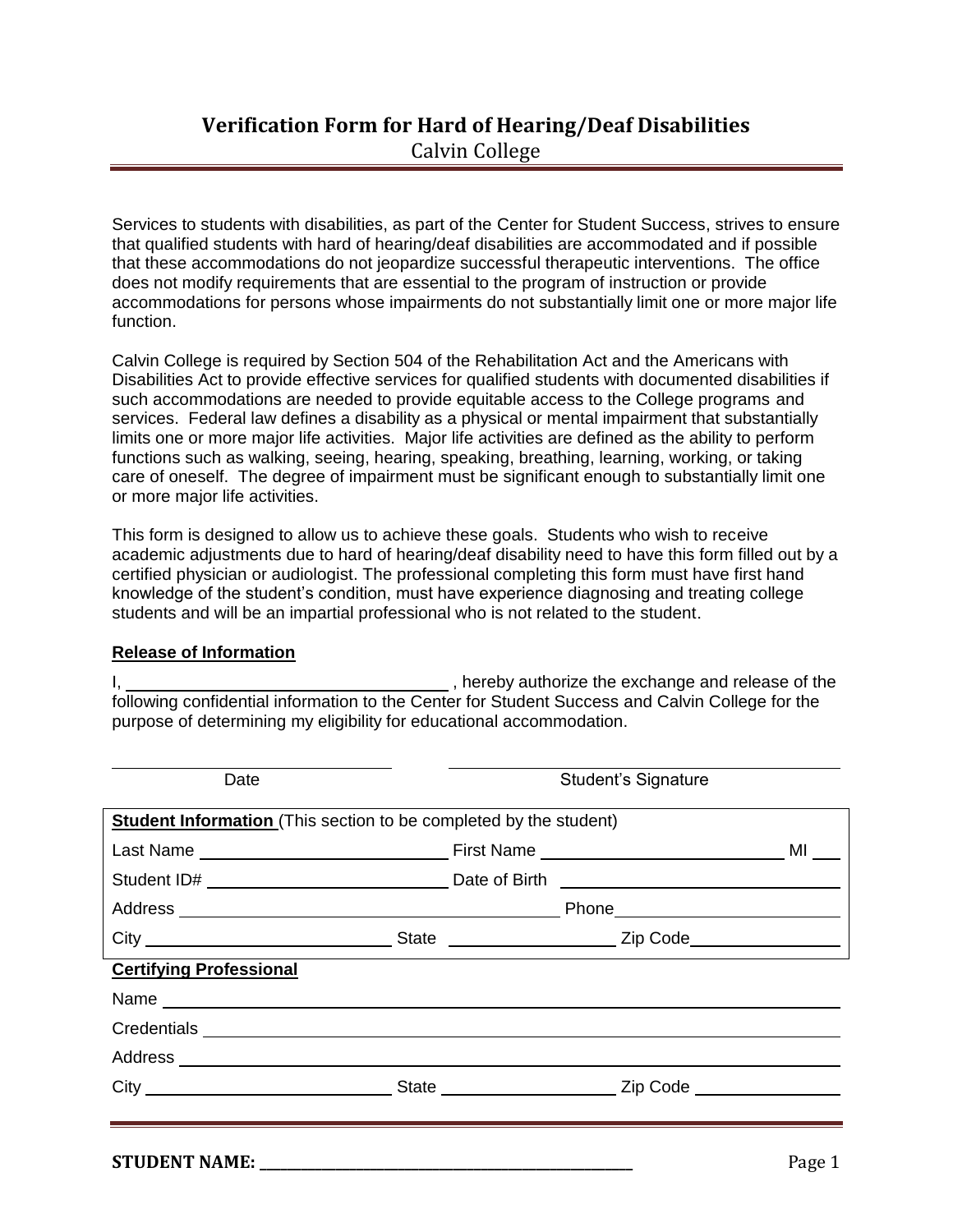## **Verification Form for Hard of Hearing/Deaf Disabilities**

Calvin College

| License/Certification number and state of license ______________________________                                                                                                                                                                                                                                                  |
|-----------------------------------------------------------------------------------------------------------------------------------------------------------------------------------------------------------------------------------------------------------------------------------------------------------------------------------|
| Date of initial contact with student _________________Date of last contact ________________                                                                                                                                                                                                                                       |
|                                                                                                                                                                                                                                                                                                                                   |
| Diagnosis:                                                                                                                                                                                                                                                                                                                        |
|                                                                                                                                                                                                                                                                                                                                   |
|                                                                                                                                                                                                                                                                                                                                   |
|                                                                                                                                                                                                                                                                                                                                   |
|                                                                                                                                                                                                                                                                                                                                   |
| Current medications including dosage and side effects ___________________________                                                                                                                                                                                                                                                 |
|                                                                                                                                                                                                                                                                                                                                   |
| Current compliance with treatment plan: Yes □ No □ Other _______________________                                                                                                                                                                                                                                                  |
| Prognosis for treatment plan. (Include likelihood of improvement or further deterioration and                                                                                                                                                                                                                                     |
|                                                                                                                                                                                                                                                                                                                                   |
| Planned therapeutic interventions<br><u> and the contract of the contract of the contract of the contract of the contract of the contract of the contract of</u>                                                                                                                                                                  |
| Prognosis for therapeutic interventions. (Include likelihood for improvement or further<br>deterioration and within what approximate time frame.)<br><u>example and the set of the set of the set of the set of the set of the set of the set of the set of the set of the set of the set of the set of the set of the set of</u> |
| Current compliance with therapeutic interventions: Yes □ No □ Other _____________                                                                                                                                                                                                                                                 |
|                                                                                                                                                                                                                                                                                                                                   |
|                                                                                                                                                                                                                                                                                                                                   |